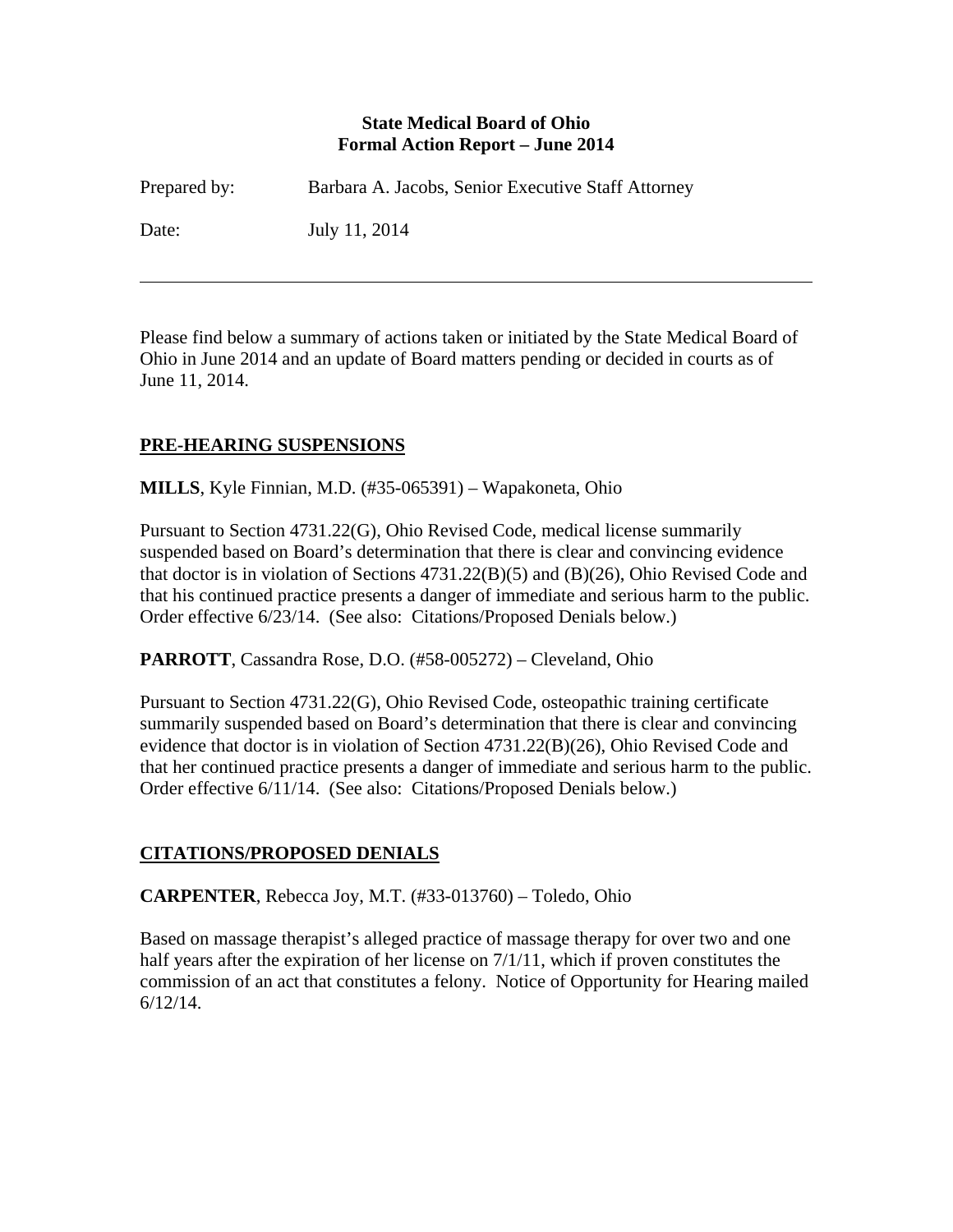#### **COLFLESH**, Matthew Aaron, M.D. (#35-082831) – Steubenville, Ohio

Based on allegations that the doctor pre-signed blank prescriptions for controlled substances for nurses to subsequently complete, which if proven, constitutes a felony of Illegal Processing of Drug Documents and a misdemeanor of Authority of Licensed Health Professional. Notice of Opportunity for Hearing mailed 6/12/14.

**DUNHAM**, Douglas Allyn (#34-001548) – McDonald, Pennsylvania

Based on the doctor's conviction in the United States District Court for the Western District of Pennsylvania on one felony count of Unlawful Sale of Pharmaceutical Drug Samples and on prior action against the doctor's license by the Pennsylvania State Board of Osteopathic Medicine, which accepted the permanent surrender of the doctor's osteopathic license in that state. Notice of Opportunity for Hearing mailed 6/12/14.

**HARRIS**, Matthew Reid, D.O. (#34-008347) – Columbus, Ohio

Based on the doctor's alleged violation of the limitations placed on his license pursuant to 8/12/09 Board Order due to his failure to timely call in to a Board-approved drug testing facility and failure to submit to the required drug-testing panel on the date selected. Notice of opportunity for hearing mailed 6/12/14.

**JACKSON**, Paul Edward, M.D. (#35-086453) – Wilton Manors, Florida

Based on prior action by the Texas Medical Board wherein doctor's temporary medical license was revoked, which was itself based on findings that doctor failed to meet the standard of care in his treatment of two patients, failed to safeguard against complications, provided medically unnecessary services to a patient, and failed to obtain informed consent and on doctor's failure to cooperate in an investigation conducted by the State Medical Board of Ohio. Notice of Opportunity for Hearing mailed 6/12/14.

**MILLS**, Kyle Finnian, M.D. (#35-065391) – Wapakoneta, Ohio

Based on allegations that the doctor is impaired in his ability to practice according to acceptable and prevailing standards of care because of habitual or excessive use or abuse of drugs, alcohol, or other substances that impair ability to practice and on allegations that the doctor made false, fraudulent, deceptive or misleading statements on his applications for renewal of his license in 1996, 1998, 2004, 2006, 2008, and 2012. Notice of opportunity for hearing mailed 6/23/14.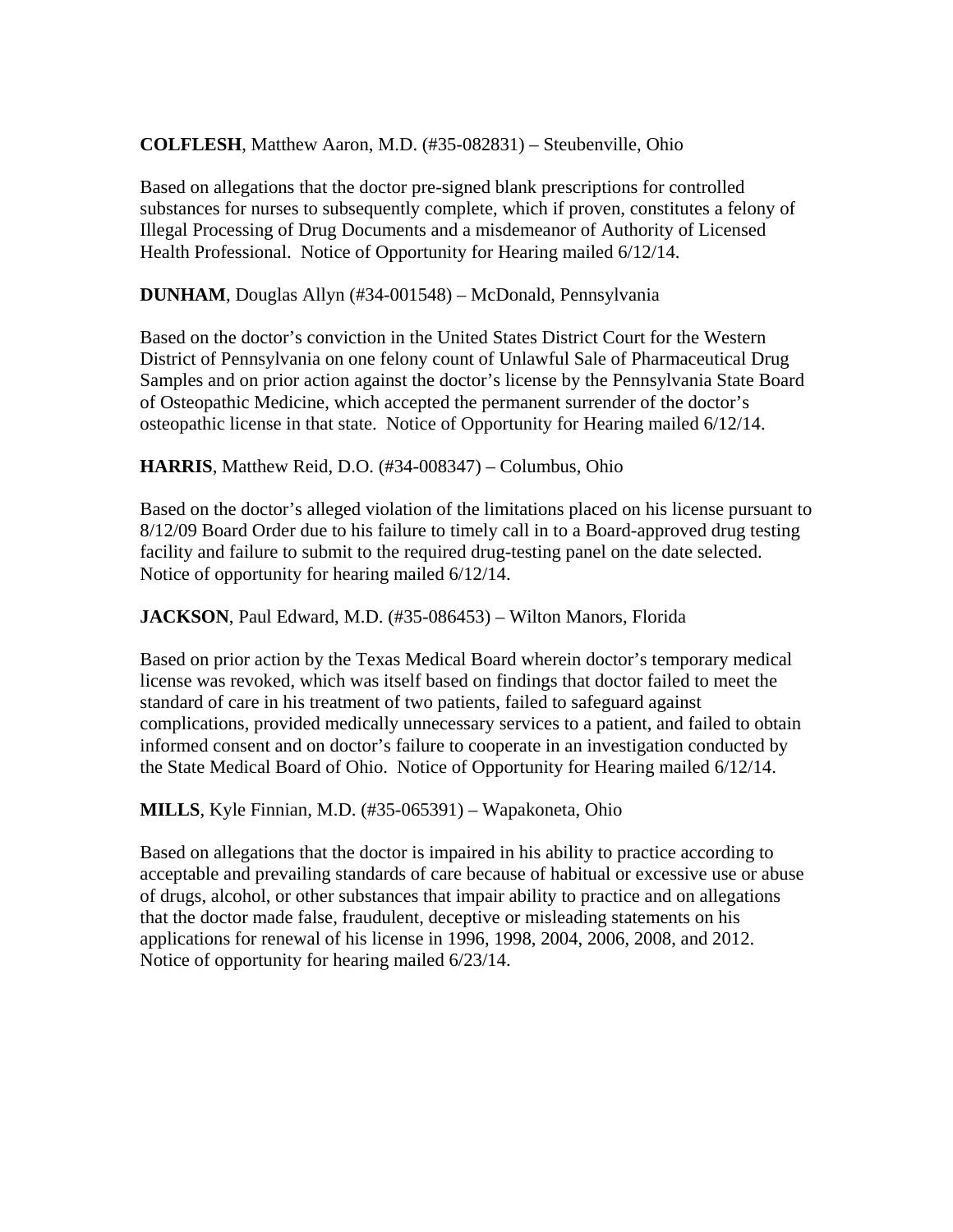## **PARROTT**, Cassandra Rose, D.O. (#58-005272) – Cleveland, Ohio

Based on allegations that the doctor is impaired in her ability to practice according to acceptable and prevailing standards of care because of habitual or excessive use or abuse of drugs, alcohol, or other substances that impair ability to practice. Notice of opportunity for hearing mailed 6/12/14.

**SAMUELS**, Todd Louis, M.D. (M.D. Applicant) – Reston, Virginia

Based on prior actions against the doctor's licenses in the states of California, Illinois, Louisiana, Maryland, New Jersey, Pennsylvania, Virginia, and Florida and on the doctor's alleged false, fraudulent, deceptive, or misleading statement on his application for a license to practice medicine and surgery in Ohio. Notice of Opportunity for Hearing mailed 6/12/14.

**SPERO**, Bruce A., M.D. (#35-068304) – Carson City, Nevada

Based on prior action against the doctor's license by the Nevada State Board of Medical Examiners, which found that the doctor failed to adhere to minimal standards of care in that he failed to maintain timely, legible, accurate and complete medical records relating to the diagnosis, treatment, and care of patients. Notice of Opportunity for Hearing mailed 6/12/14.

**ULMER**, Chad Winfield, M.D. (#35-092791) – Columbus, Ohio

Based on the doctor's alleged violation of the limitations placed on his license pursuant to 4/13/11 consent agreement due to his failure to maintain participation in an alcohol and drug rehabilitation program, failure to submit accurate quarterly declarations of compliance, and failure to obtain permission from the Board prior to a departure from Ohio. Notice of opportunity for hearing mailed 6/12/14.

## **CITATION DISMISSED**

**JACKSON**, Paul Edward, M.D. (#35-086453) – Wilton Manors, Florida

By Order and Entry filed on 6/11/14, Medical Board dismissed 4/11/12 Notice of Opportunity for Hearing without prejudice to further action.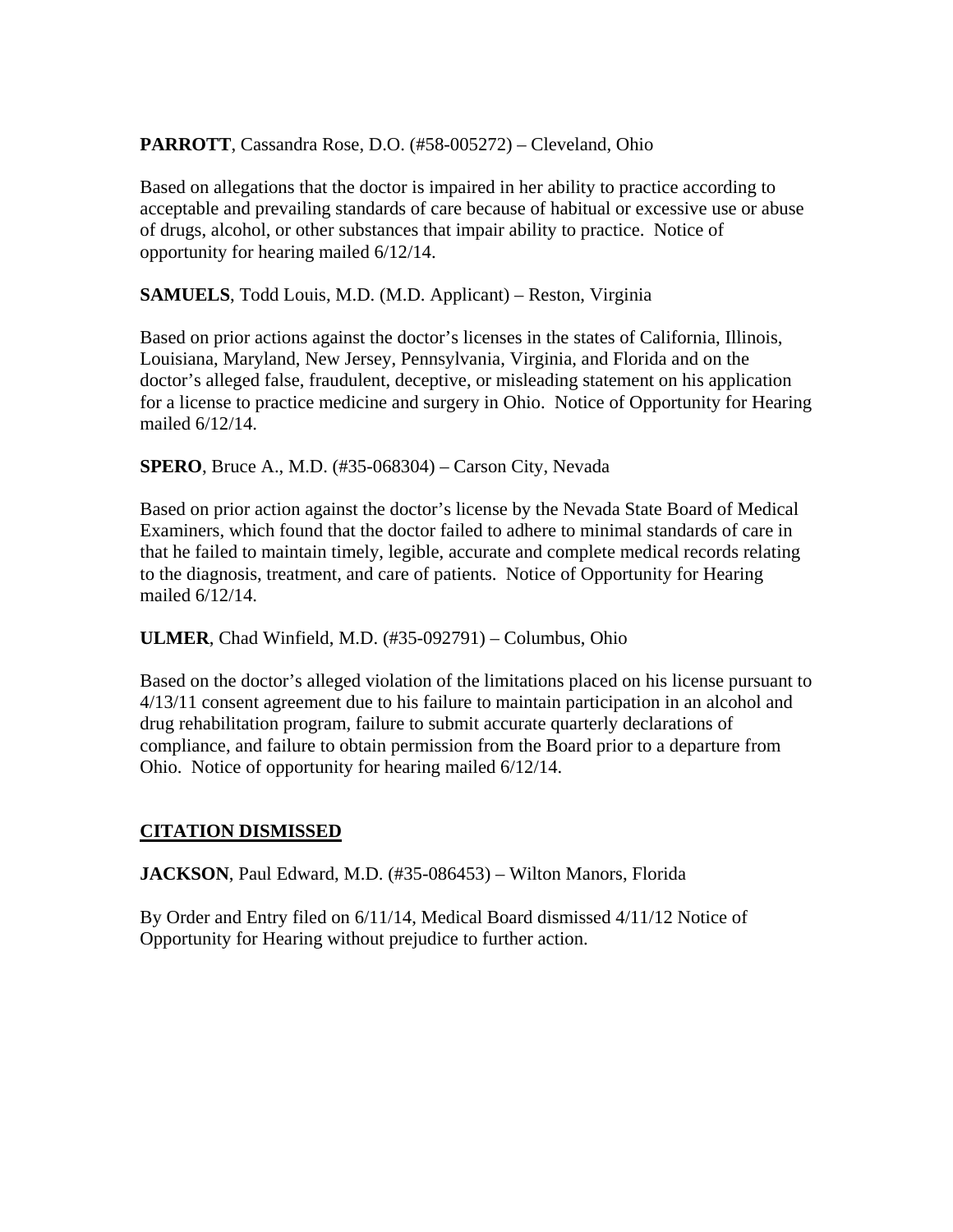# **FINAL ORDERS**

#### **MENON**, Aiyappan, M.D. (#35-061918) – Solon, Ohio

Probationary period established by 8/12/09 consent agreement modified to prohibit the doctor from requesting termination of probation for a minimum of six years. Based on the doctor's violation of the limitations placed on his license pursuant to 8/12/09 consent agreement due to his failure to timely call in to a Board-approved drug testing facility, failure to submit a urine drug screen on the date selected, and failure to attended required drug and alcohol rehabilitation meetings as directed by the Board. Order effective 7/7/14.

**PIERCE**, Stephen L., M.D. (#35-051584) – Batavia, Ohio

Medical license permanently revoked. Based on the doctor's guilty plea in the United States District Court, Southern District of Ohio, on one felony count of conspiring to knowingly, intentionally acquire or obtain controlled substances, namely OxyContin and Percocet, by misrepresentation, fraud or deception. Order effective 6/12/14.

**SUMMERS**, Christina Louise (M.T. Applicant) – Toledo, Ohio

Application for a license to practice massage therapy granted and license immediately suspended for at least 30 days with conditions for reinstatement established. Upon reinstatement of license, massage therapist to be placed on probation for at least two years. Based on the massage therapist's conviction in the Lucas County Court of Common Pleas on one felony count of Attempted Trafficking in Cocaine. Order effective 6/12/14.

**UNK**, Elizabeth Sauter, M.D. (#35-082178) – Lewis Center, Ohio

Medical license suspended for at least 30 days with interim monitoring conditions and conditions for reinstatement established. Upon reinstatement of license, doctor to be placed on probation for at least five years. Based on the doctor's conviction in the Delaware County Court of Common Pleas on one felony count of Vehicular Assault, which was based on the doctor having been involved in an alcohol-related motor vehicle accident which injured a bicyclist. Order effective 6/12/14.

## **LICENSE REINSTATED**

**BREZNY**, Steven Francis, M.D. (#35-081093) – Columbus, Ohio

Doctor's request for reinstatement of license granted by vote of the Board on 6/11/14 upon doctor's successful completion of the Special Purpose Examination or specialty board recertification and upon receipt of two written reports of psychiatric evaluations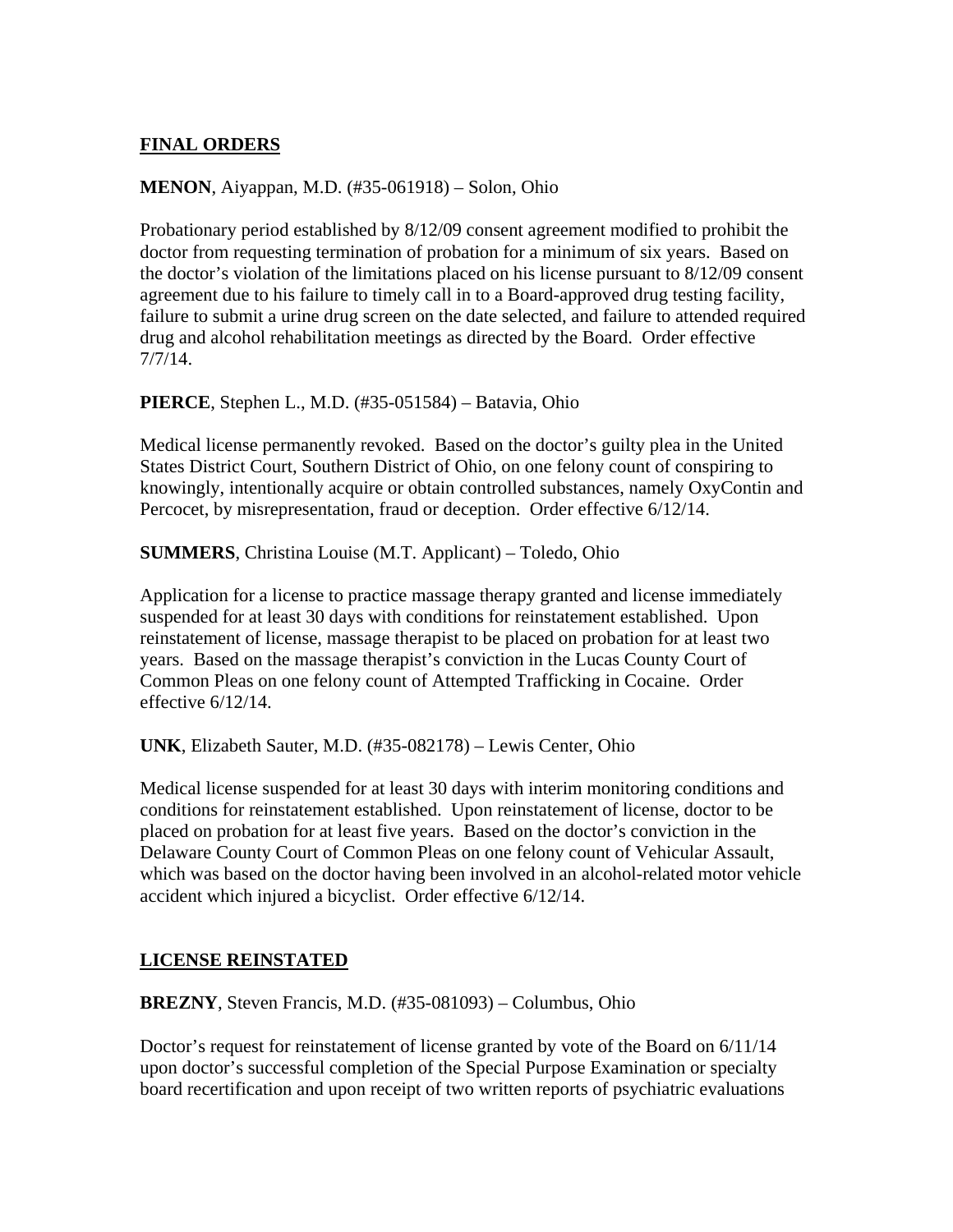indicating that the doctor is able to practice according to acceptable and prevailing standards of care. Upon reinstatement, doctor to remain subject to probationary terms and conditions as established by 7/13/11 Board Order. Effective 6/11/14.

**ZUCCO**, Anthony Donald, D.O. (#34-006525) – West Jefferson, Ohio

Doctor's request for reinstatement of license granted by vote of the Board on 6/11/14 subject to probationary terms and conditions established by 11/13/13 Board Order. Effective 6/11/14.

# **VOLUNTARY SURRENDERS/RETIREMENTS**

**LAI**, Michelle Quynh Chi, M.D. (35-090965) – Hattiesburg, Mississippi

Permanent revocation of medical license authorized by doctor in lieu of further formal disciplinary proceedings pursuant to Sections 4731.22(B)(5) and (B)(22), Ohio Revised Code, and upon doctor's admission to the allegations contained in 3/12/14 Notice of Opportunity for Hearing. Effective 6/11/14.

**LUCENTE**, Julia Immaculata, M.D. (#35-052717) – Dayton, Ohio

Permanent revocation of medical license authorized by doctor in lieu of further investigation and/or formal disciplinary proceedings pursuant to Sections 4731.22(B)(10) and (B)(11), Ohio Revised Code. Effective 6/11/14.

**MCGINNIS**, Kevin Thomas, M.D. (M.D. Applicant) – Edgewood, Kentucky

Permanent withdrawal of application for license to practice medicine and surgery accepted by the Board in lieu of formal disciplinary proceedings pursuant to Section 4731.22(B)(22), Ohio Revised Code, based on the doctor having entered into an Agreed Order of Surrender of his Kentucky license to practice medicine. Effective 6/11/14.

**MICHAELIS**, Thomas William, M.D. (#35-032590) – Sylvania, Ohio

Permanent revocation of medical license authorized by doctor in lieu of further investigation and/or formal disciplinary proceedings pursuant to Section 4731.22(B)(10), Ohio Revised Code. Effective 6/2/14.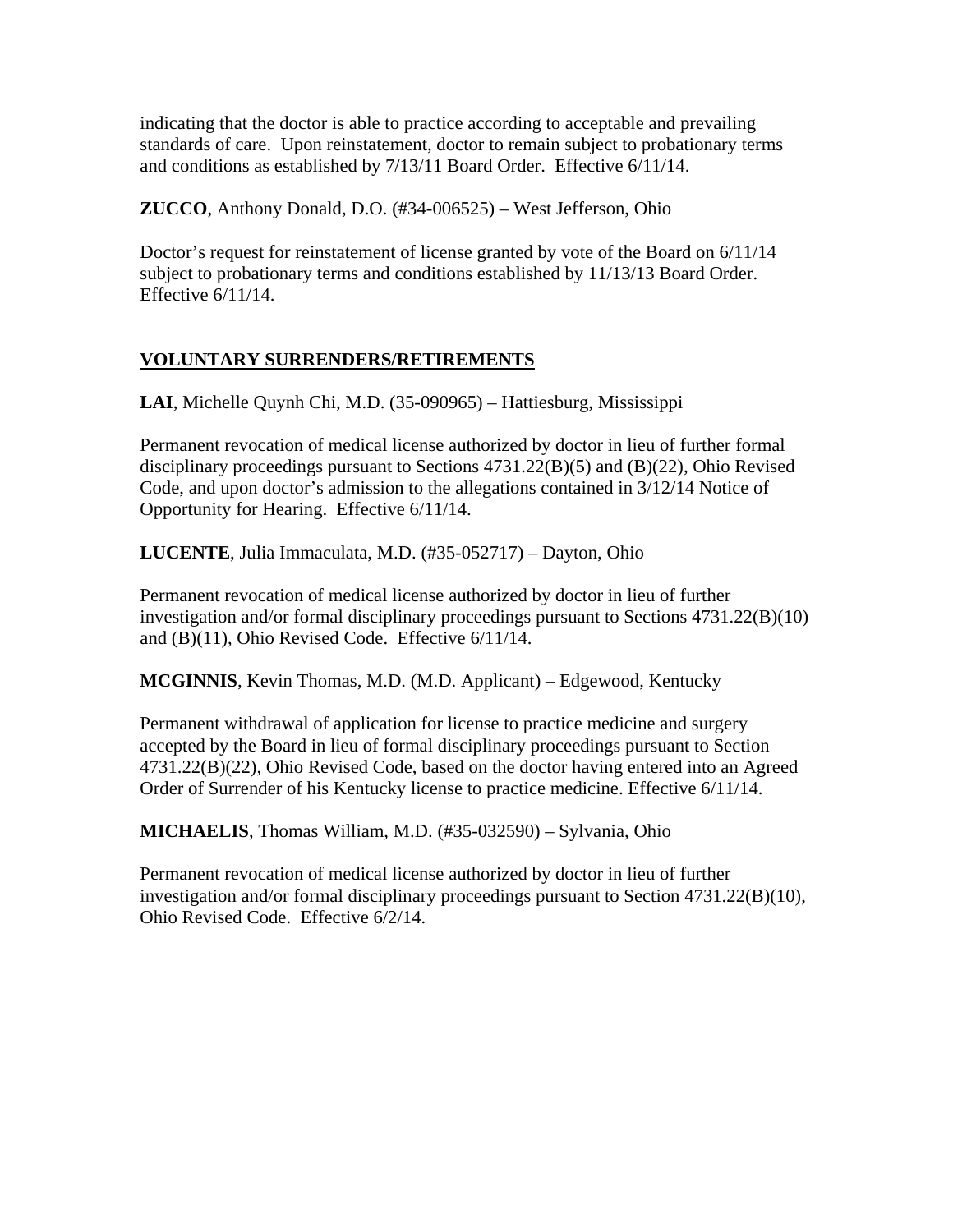# **PROBATIONARY REQUESTS AND MODIFICATIONS**

**BURLAS**, Regis Paul, D.O. (#34-002863) – Phoenix, Arizona

Doctor's request for permission to continue under terms and conditions of 6/12/13 superseding consent agreement while residing in Arizona granted by vote of the Board on 6/11/14.

**DUNLAP**, Gary Allan, D.O. (#34-002045) – Dayton, Ohio

Doctor's request for approval of monitoring physician granted by vote of the Board on 6/11/14. Frequency and number of charts to be reviewed by monitor established.

**GRIFFIN**, Brian Frederic, M.D. (#35-044328) – Powell, Ohio

Doctor's request to reduce required drug and alcohol rehabilitation meetings to two per week with a minimum of ten per month, discontinue chart review requirement, and reduce required personal appearances to every six months granted by vote of the Board on 6/11/14.

**KAUFFMAN**, JoAnna Chandra Salmon, M.D. (#35-123229) – Bluffton, Ohio

Doctor's request for approval of treating psychiatrist granted by vote of the Board on 6/11/14.

**LOPREATO**, Paul Dominic, P.A. (#50-001095) – Florence, Kentucky

Physician assistant's request to reduce required personal appearances to every six months granted by vote of the Board on 6/11/14.

**LYDON**, Joseph Francis, Jr., M.D. (#35-057047) – Solon, Ohio

Doctor's request to reduce required drug and alcohol rehabilitation meetings to two per week with a minimum of ten per month granted by vote of the Board on 6/11/14.

**NELSON**, Tina Marie Drouhard, M.D. (#35-077017) – Wooster, Ohio

Doctor's request for approval of treating psychotherapist granted by vote of the Board on 6/11/14.

**NEUHOFF**, Ronica Ann, M.D. (#35-067710) – Toledo, Ohio

Doctor's request to discontinue chart review requirement granted by vote of the Board on 6/11/14.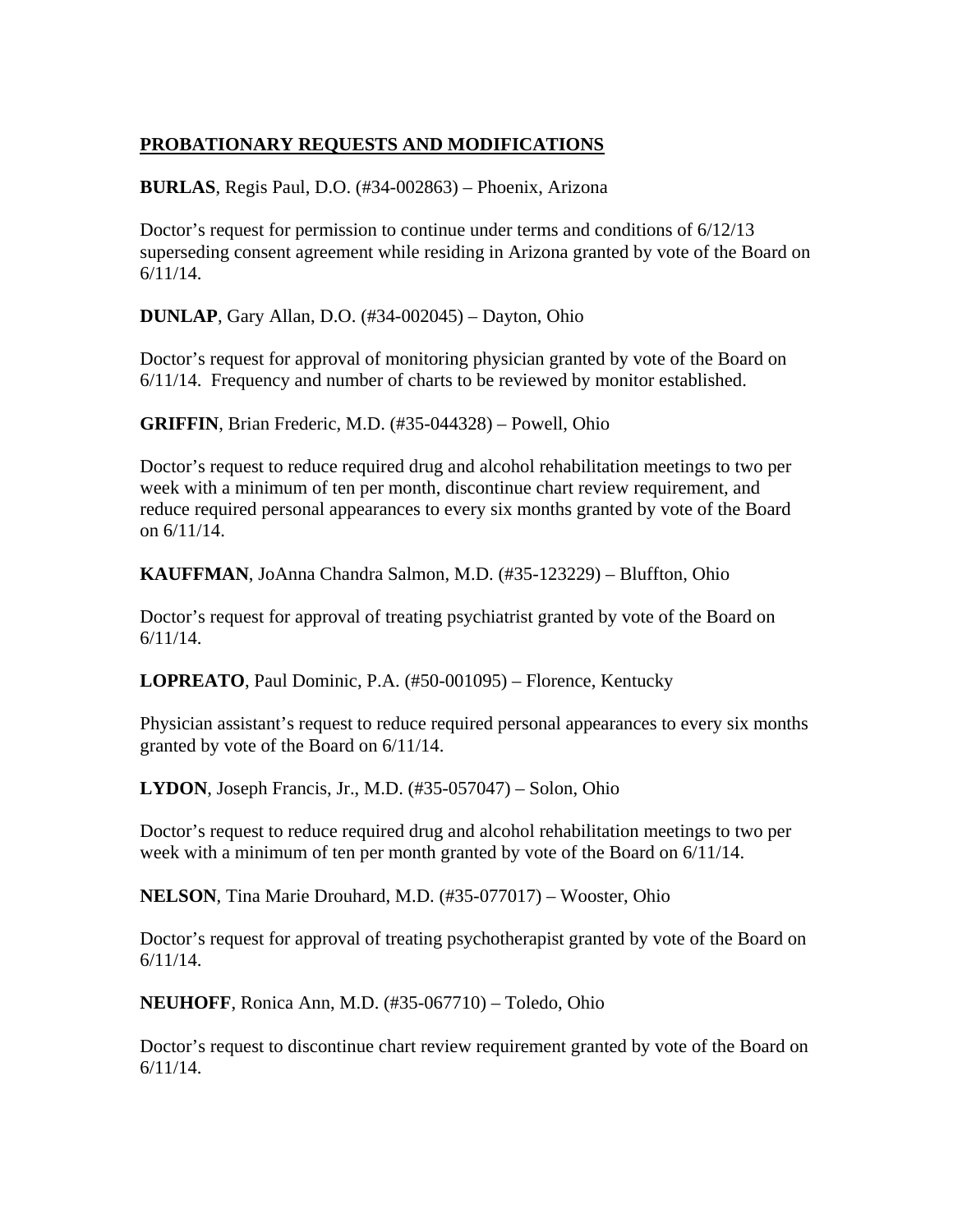**RUFFA**, Anthony Mark, D.O. (#34-010895) – Erie, Pennsylvania

Doctor's request to reduce required personal appearances to every six months granted by vote of the Board on 6/11/14.

**SALAS**, Neil Alejandro, M.D. (#35-122102) – Akron, Ohio

Doctor's request for approval of new monitoring physician granted by vote of the Board on 6/11/14.

**WAISSBLUTH**, Alvaro Daniel, M.D. (#35-076104) – Middletown, Ohio

Doctor's request for approval of medical records keeping course granted by vote of the Board on 6/11/14.

## **PROBATION TERMINATED**

**GOODYEAR**, Michael Dean, II, M.D. (#35-078625) – Blacklick, Ohio

Doctor's request for release from terms of 4/11/12 consent agreement granted by vote of the Board on 6/11/14. Effective immediately.

**LAMET**, Mark, M.D. (#35-048422) – Hollywood, Florida

Doctor's request for release from terms of 8/9/06 consent agreement granted by vote of the Board on 6/11/14. Effective immediately.

**MERRITT**, Thomas Rodman, M.D. (#35-045667) – Toledo, Ohio

Doctor's request for release from terms of 4/15/11 consent agreement granted by vote of the Board on 6/11/14. Effective immediately.

**SILK**, Jon Berkley, Jr., M.D. (#35-098705) – Troy, Ohio

Doctor's request for release from terms of 6/10/09 consent agreement granted by vote of the Board on 6/11/14. Effective immediately.

## **COURT ACTIONS**

**EDMANDS**, Christopher James, D.O. (D.O. Applicant) – Parkersburg, West Virginia

Notice of appeal of Board's 5/14/14 order permanently denying licensure filed by doctor with the Franklin County Court of Common Pleas on 5/29/14.